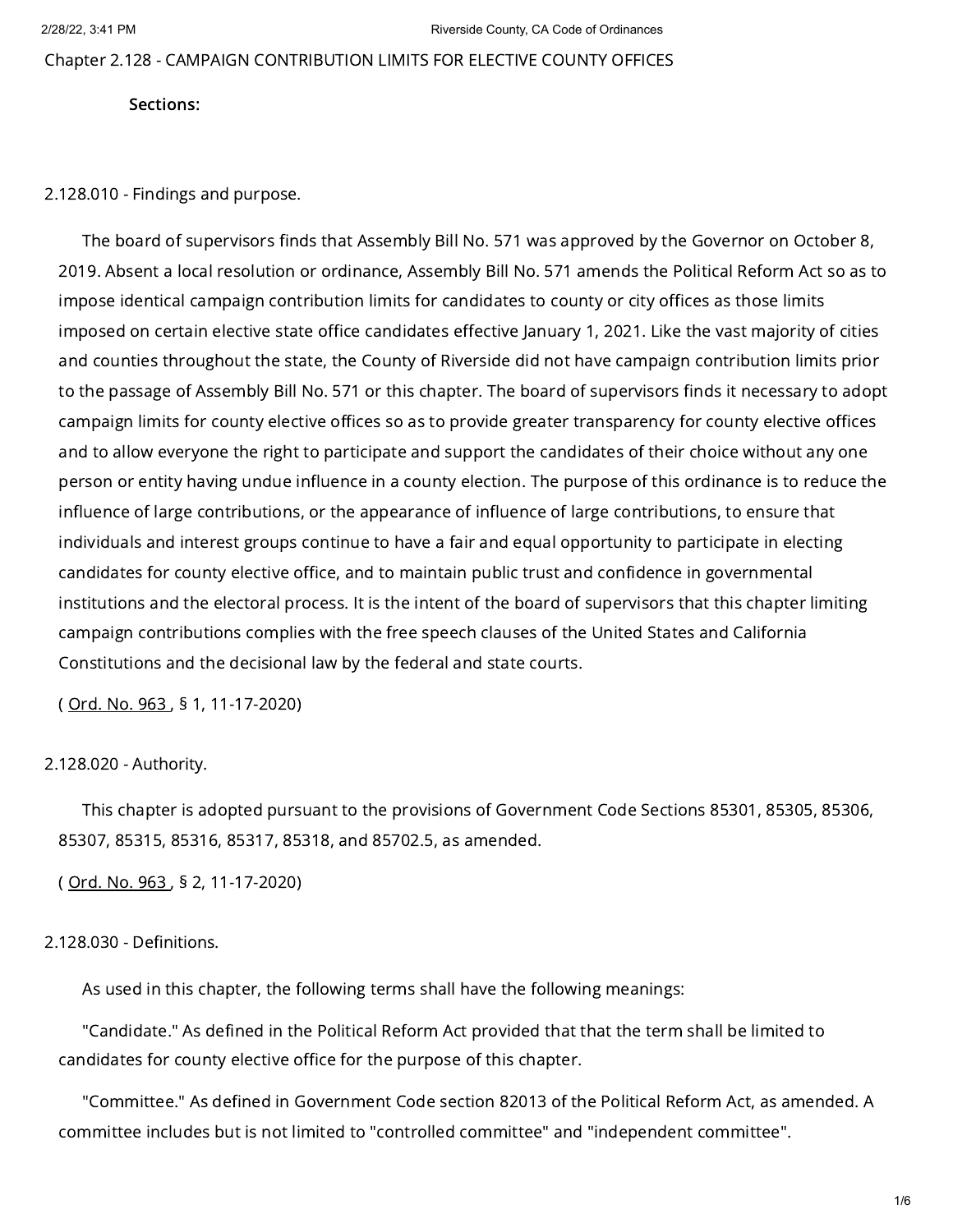### 2/28/22, 3:41 PM Riverside County, CA Code of Ordinances

"Contribution." As defined in Government Code section 82015 of the Political Reform Act, as amended.

"Controlled committee." Any committee which is controlled directly or indirectly by a candidate or which acts jointly with a candidate or controlled committee in connection with the making of expenditures. A candidate controls a committee if he or she, his or her agent, or any other committee such candidate controls has a significant influence on the actions or decisions of the committee.

"County elective office." The offices of assessor-county clerk-recorder, auditor-controller, board supervisor, district attorney, sheriff-coroner and public administrator, and treasurer-tax collector.

"Election." Unless otherwise specified in this chapter, any primary, general, special or recall election held in this state. The primary, general, special or recall elections are all separate elections for the purpose of this chapter.

"Independent committee." All committees other than controlled committees.

"Independent expenditure." An expenditure made by any person including a payment of public moneys by a state or local governmental agency, in connection with a communication which expressly advocates the election or defeat of a clearly identified candidate or the qualification, passage or defeat of a clearly identified measure, or taken as a whole and in context, unambiguously urges a particular result in an election but which is not made to or at the behest of the affected candidate or committee.

"Person." An individual, proprietorship, firm, partnership, joint venture, syndicate, business trust, company, corporation, limited liability company, association, committee, and any other organization or group of persons acting in concert.

"Political Reform Act." The California Political Reform Act of 1974 (Government Code Sections 81000 et seq., as amended).

( [Ord.](https://library.municode.com/) No. 963 , § 3, 11-17-2020)

2.128.040 - Campaign contribution limits.

- A. No person shall make to a candidate for county elective office, or to a controlled committee of that candidate, a campaign contribution totaling more than twenty thousand dollars (\$20,000.00) per election.
- B. No candidate for county elective office, nor a controlled committee of that candidate, shall accept from a person a campaign contribution totaling more than twenty thousand dollars (\$20,000.00) per election.
- C. A candidate for county elective office may transfer campaign funds totaling no more than twenty thousand dollars (\$20,000.00) per election from one controlled committee or campaign fund account to another controlled committee or campaign fund account for elective state, county or city office of the same candidate.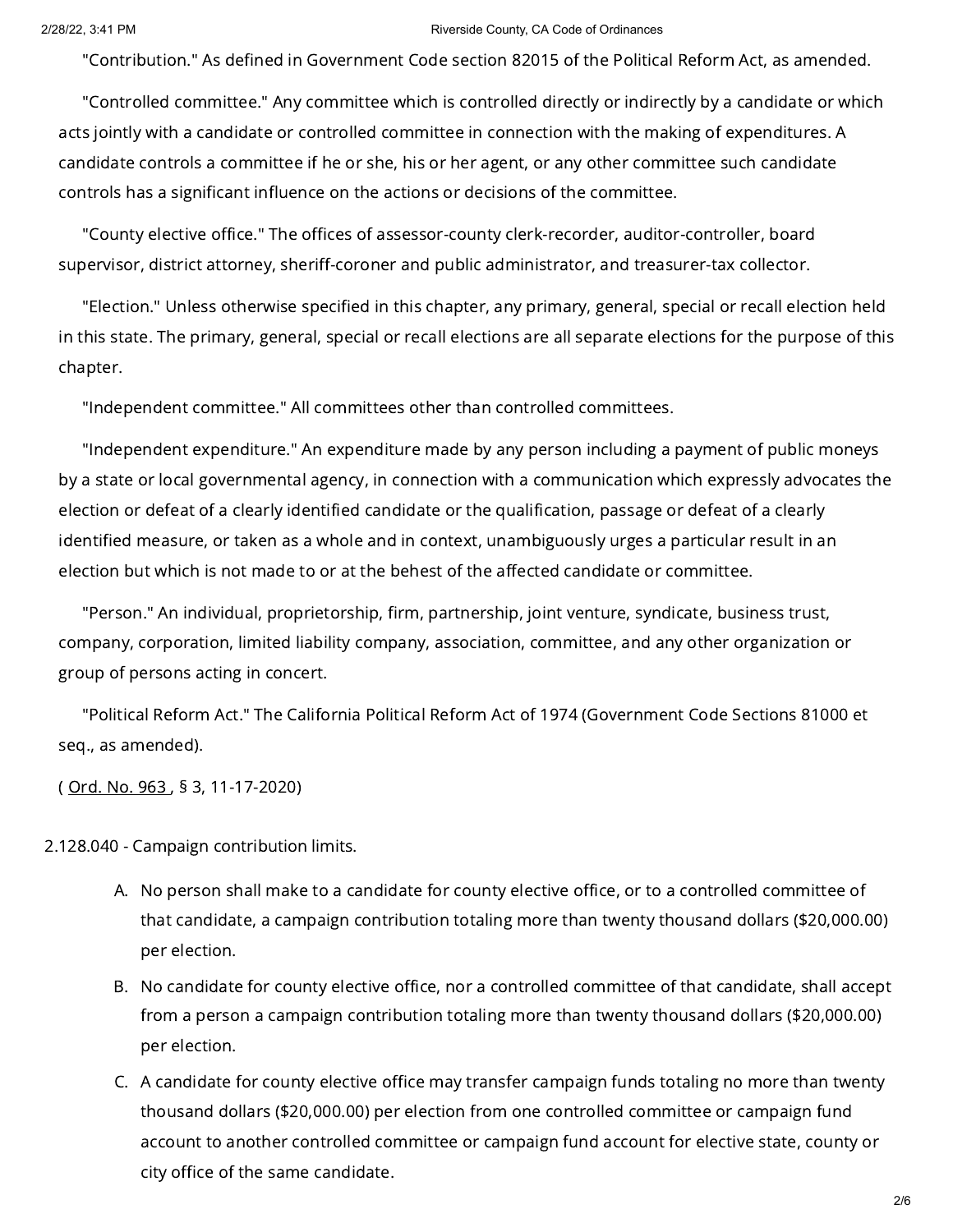- D. The limitations of this section do not apply to a candidate's contributions of the candidate's personal funds to the candidate's own campaign.
- E. The limitations of this section do not apply to independent expenditures.
- F. In the event that a candidate for county elective office contributes more than twenty thousand dollars (\$20,000.00) of the candidate's personal funds to the candidate's own campaign, is the beneficiary of an independent expenditure of more than twenty thousand dollars (\$20,000.00), or transfers campaign funds totaling more than twenty thousand dollars (\$20,000.00) from one controlled committee or campaign fund account to another controlled committee or campaign fund account, all other candidates running in the election for that same county elective office are exempted from the campaign contribution limits of this section [2.128.040](https://library.municode.com/) for that election as well.
- G. Beginning in January 2023, the campaign contribution limits in subsections A., B., C., and F. of this section shall be increased by three percent on January 1 of every odd-numbered year. The Registrar of Voters shall maintain a record of any increased contribution limits pursuant to this subsection and shall make such record available to the public and all candidates for county elective office.

( [Ord.](https://library.municode.com/) No. 963 , § 4, 11-17-2020)

2.128.050 - Contribution limits to other candidates.

A candidate for county elective office or a controlled committee of that candidate shall not make a campaign contribution to any other candidate for county elective office in excess of the limits set forth in section [2.128.040](https://library.municode.com/) of this chapter.

( [Ord.](https://library.municode.com/) No. 963 , § 5, 11-17-2020)

# 2.128.060 - Loans.

A candidate for county elective office shall not personally loan to the candidate's campaign, including the proceeds of a loan obtained by the candidate from a commercial lending institution, an amount, the outstanding balance of which exceeds one hundred thousand dollars (\$100,000.00). A candidate for county elective office shall not charge interest on any loan the candidate made to the candidate's campaign.

( [Ord.](https://library.municode.com/) No. 963 , § 6, 11-17-2020)

2.128.070 - Recall campaigns.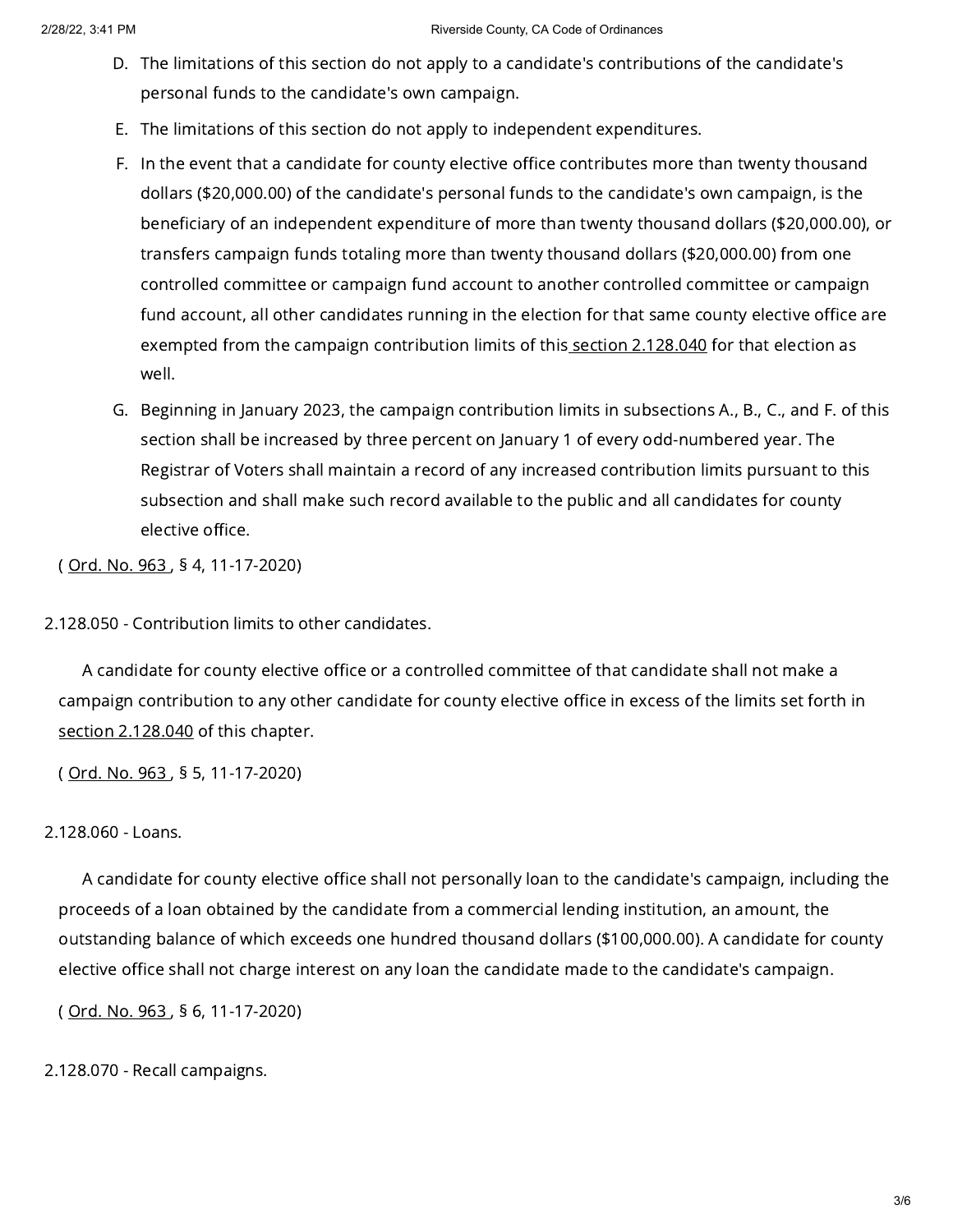An elected officer of a county elective office may establish a committee to oppose the qualification of a recall measure, and the recall election. This committee may be established when the elected officer receives a notice of intent to recall pursuant to Elections Code Section 11021. An elected officer of a county elective office may accept campaign contributions to oppose the qualification of a recall measure, and if qualification is successful, the recall election, without regard to the campaign contribution limits set forth in this chapter. After the failure of a recall petition or after the recall election, the committee formed by the elected officer of a county elective office shall wind down its activities and dissolve. Any remaining funds shall be treated as surplus funds and shall be expended within thirty (30) days after the failure of the recall petition or after the recall election for a purpose specified in Government Code Section 89519, Subdivision (b).

( [Ord.](https://library.municode.com/) No. 963 , § 7, 11-17-2020)

2.128.080 - Contributions after election.

A contribution for an election may be accepted by a candidate for county elective office after the date of the election only to the extent that the contribution does not exceed net debts outstanding from the election, and the contribution does not otherwise exceed the applicable contribution limits for that election as set forth in section [2.128.040](https://library.municode.com/) of this chapter.

( [Ord.](https://library.municode.com/) No. 963 , § 8, 11-17-2020)

2.128.090 - Carry over contributions.

Notwithstanding section [2.128.040,](https://library.municode.com/) subsection C. of this chapter, a candidate for county elective office may carry over contributions raised in connection with one election for county elective office to pay campaign expenditures incurred in connection with a subsequent election for the same county elective office.

( [Ord.](https://library.municode.com/) No. 963 , § 9, 11-17-2020)

2.128.100 - Contributions before election.

A candidate for county elective office may raise contributions for a general election before the primary election, and for a special general election before a special primary election, for the same county elective office if the candidate sets aside these contributions for the general election or special general election. If the candidate for county elective office is defeated in the primary election or special primary election, or otherwise withdraws from the general election or special general election, the general election or special general election funds shall be refunded to the contributors on a pro rata basis less any expenses associated with the raising and administration of general election or special election contributions.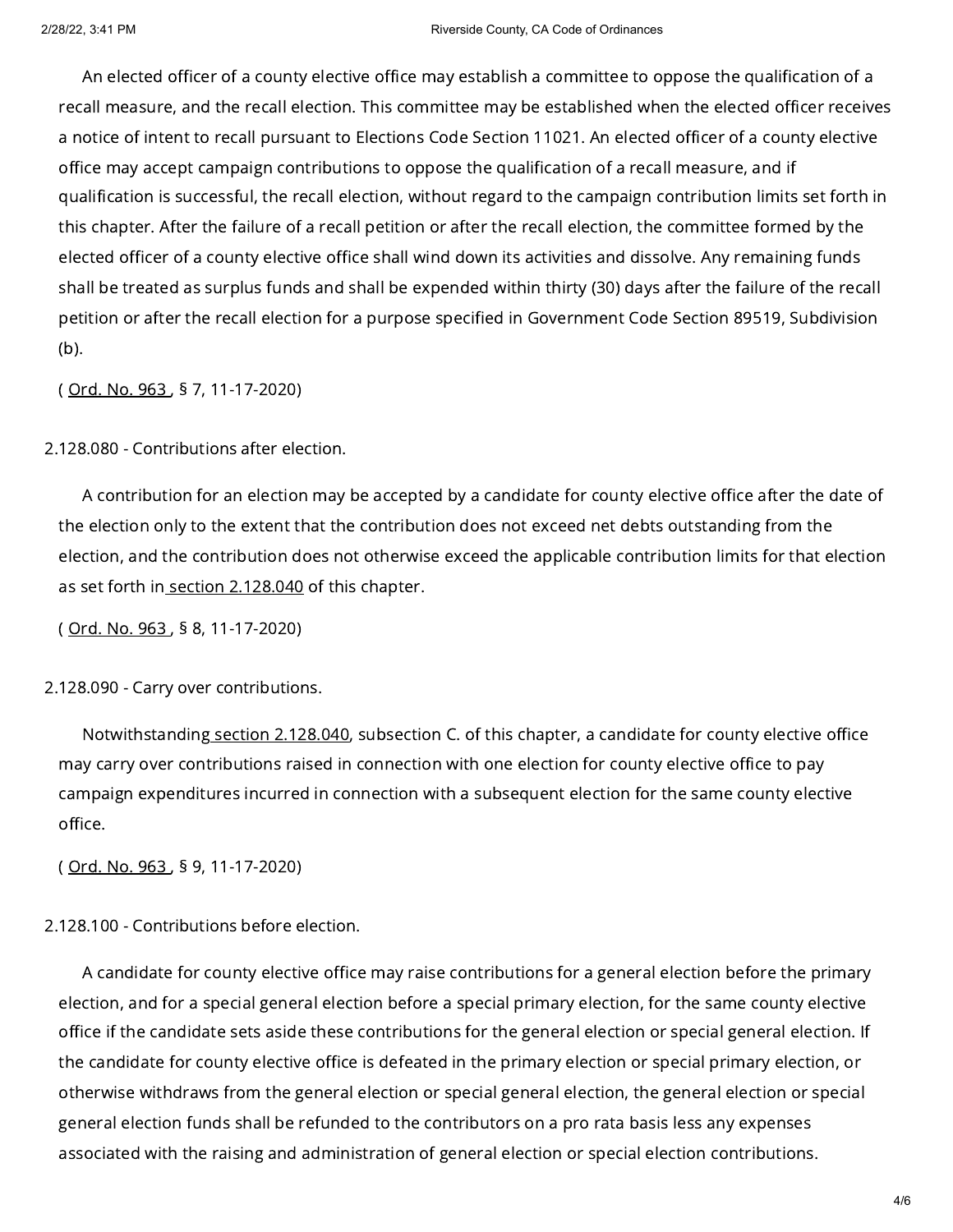#### 2/28/22, 3:41 PM Riverside County, CA Code of Ordinances

Notwithstanding Government Code Section 85201, candidates for county elective office may establish separate campaign contribution accounts for the primary and general elections or special primary and special general elections.

( [Ord.](https://library.municode.com/) No. 963 , § 10, 11-17-2020)

2.128.110 - Violations and penalties.

- A. Except for elections in which<u> section 2.128.040</u>, subsection F. has been triggered to exempt campaign contribution limits for a particular county elective office, any person who knowingly and willfully makes or causes to make a campaign contribution to a candidate for a county elective office, or to a controlled committee of that candidate, in excess of the campaign contribution limits in this chapter shall be guilty of a misdemeanor punishable by a fine of up to one thousand dollars (\$1,000.00) or imprisonment for up to six months, or both.
- B. Except for elections in which<u> section 2.128.040</u>, subsection F. has been triggered to exempt campaign contribution limits for a particular county elective office, any candidate for county elective office, or any controlled committee of that candidate, who knowingly and willfully obtains or receives a campaign contribution in excess of the campaign contribution limits in this chapter and fails to return the excess amount of the contribution over the limits in this chapter to the contributor within a reasonable period of time shall be guilty of a misdemeanor punishable by a fine of up to one thousand dollars (\$1,000.00) or imprisonment for up to six months, or both.
- C. Knowingly and willfully violating any provision of this chapter hall be deemed a misdemeanor punishable by a fine or up to one thousand dollars (\$1,000.00) or imprisonment for up to six months, or both.

( [Ord.](https://library.municode.com/) No. 963 , § 11, 11-17-2020)

## 2.128.120 - Enforcement.

The district attorney shall enforce the provisions of this chapter. In the event there is a complaint alleging a violation of this chapter by the district attorney, the district attorney shall declare a conflict and request that another district attorney's office or the state attorney general conduct the investigation and enforcement.

( [Ord.](https://library.municode.com/) No. 963 , § 12, 11-17-2020)

2.128.130 - Electronic campaign finance disclosure.

Nothing in this chapter alters the requirements for electronic filing of campaign statements and the required online reporting of contributions and independent expenditures in Ordinance No. 913 which shall continue to be complied with by all candidates for county elective office.